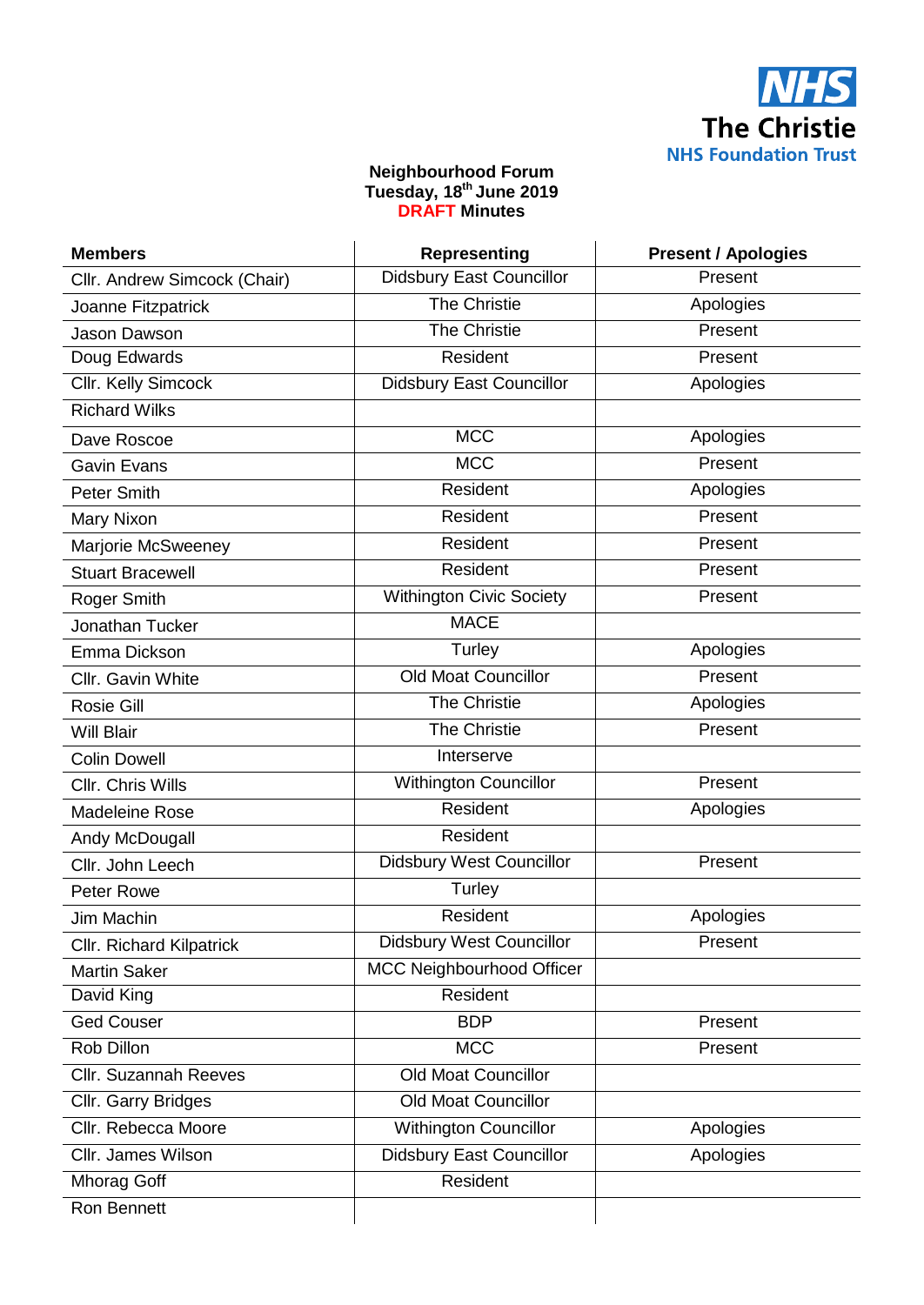| Cllr. Becky Chambers  | <b>Withington Councillor</b>    | Present                    |
|-----------------------|---------------------------------|----------------------------|
| Maggie Doyle          | <b>The Christie</b>             | Apologies                  |
| Bernard Flanagan      | The Christie                    |                            |
| Peter Rowe            | Turley                          | Apologies - Mark Worcester |
| <b>Michael Clare</b>  | Turley                          | Present                    |
| Cllr. Greg Stanton    | <b>Didsbury West Councillor</b> | Present                    |
| <b>Chris Harrison</b> | <b>The Christie</b>             | Present                    |
| Nick Jones            | Paterson Lead                   | Present                    |
| Liz Hartley           | Interim Director The Christie   | Present                    |
| Sarah Gibson          | Resident                        | Present                    |
| Darren Bugg           | <b>The Christie</b>             | Present                    |
| Mitul Jobanputra      |                                 | Present                    |
| Andrew Watson         | <b>Tree Consultant</b>          | Present                    |
|                       |                                 |                            |
|                       |                                 |                            |

| 1. | <b>Chair's Welcome and Introduction</b><br>AS began the meeting with the announcement that agreement had now been reached<br>between MCC and The Christie on the funding for the extended Christie Parking Zone<br>(CPZ). This in turn means that the Section 106 agreement for the tiered car park could<br>now be signed and work could commence on the car park. The CPZ extension will be<br>on the agenda for the City Council Executive Committee meeting on Wednesday, 24 <sup>th</sup><br>July. | <b>Action</b> |
|----|---------------------------------------------------------------------------------------------------------------------------------------------------------------------------------------------------------------------------------------------------------------------------------------------------------------------------------------------------------------------------------------------------------------------------------------------------------------------------------------------------------|---------------|
| 2. | Minutes of the last meeting held on Tuesday, 8 <sup>th</sup> March 2019                                                                                                                                                                                                                                                                                                                                                                                                                                 |               |
|    | Noted Doug Edwards had given his apologies.                                                                                                                                                                                                                                                                                                                                                                                                                                                             |               |
|    | Action points of meeting agreed that with the amendments they were a correct record.                                                                                                                                                                                                                                                                                                                                                                                                                    | AS            |
|    | <b>Matters Arising:</b><br>JD reported the Oak Road ducting issues relating to the new building should be resolved<br>and the road re-surfaced and re-lined by September.                                                                                                                                                                                                                                                                                                                               | JD            |
|    | Agreed that a project timetable for the CPZ extension should be put in place following the<br>meeting on Wednesday, 24 <sup>th</sup> July. Action: Andrew Simcock to discuss with the Highways<br>Officers.                                                                                                                                                                                                                                                                                             | <b>AS</b>     |
| 3. | <b>Extension of the Controlled Parking Zone</b>                                                                                                                                                                                                                                                                                                                                                                                                                                                         |               |
|    | AS confirmed that the CPZ map is what will be consulted on. Residents within the<br>existing CPZ will also be consulted for their views on how it has operated so far.                                                                                                                                                                                                                                                                                                                                  |               |
|    | Confirmation that the consultation on the CPZ does not need to wait until the tiered car<br>park is complete.                                                                                                                                                                                                                                                                                                                                                                                           |               |
|    | Confirmation would be sought on areas and roads outside the proposed extension that<br>could also be consulted.                                                                                                                                                                                                                                                                                                                                                                                         |               |
|    | Timelines for the consultation and implementation of the CPZ to be agreed by the City<br>Council. Action: AS to raise the above concerns with the MCC Highways Team.                                                                                                                                                                                                                                                                                                                                    | <b>AS</b>     |
| 4. | <b>Tree Planting Plan update</b>                                                                                                                                                                                                                                                                                                                                                                                                                                                                        |               |
|    | Andrew Watson, Tree Consultant presented to his slides which had been circulated in<br>advance. AS stressed that residents on Rathen Road and Cotton Hill who backed on<br>to the tiered car park must be consulted on the planting plans there.                                                                                                                                                                                                                                                        | <b>AW</b>     |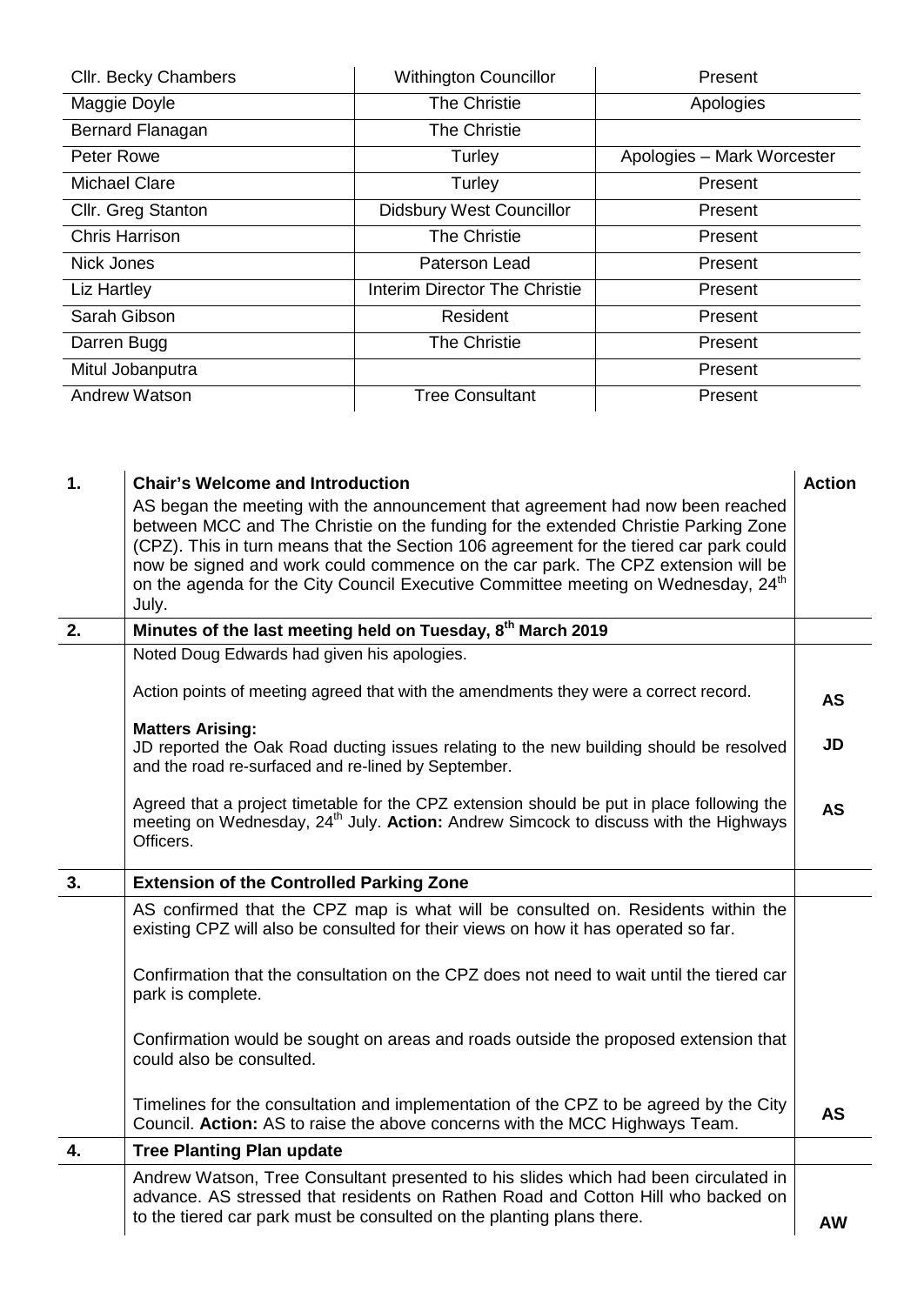|    | Discussion about the species to be planted; would they be native species? Palatine<br>Road also of particular interest.                                                                                                                                                                             |           |
|----|-----------------------------------------------------------------------------------------------------------------------------------------------------------------------------------------------------------------------------------------------------------------------------------------------------|-----------|
|    | Concerns also expressed regarding the extent of consultation.                                                                                                                                                                                                                                       |           |
|    | Action: Timescales to be presented at the next meeting.<br><b>Action:</b> Andrew's contact details to be circulated.                                                                                                                                                                                | <b>AW</b> |
|    |                                                                                                                                                                                                                                                                                                     | <b>AW</b> |
| 5. | <b>Paterson Redevelopment Project</b>                                                                                                                                                                                                                                                               |           |
|    | The Planning Application is now live.                                                                                                                                                                                                                                                               |           |
|    | JD presented using slides which will now be loaded on to the CNF part of the Christie<br>Website.                                                                                                                                                                                                   | JD        |
|    | NJ spoke to the rationale for the project and the importance of co-location, bringing<br>back the researchers from Alderley Park.                                                                                                                                                                   |           |
|    | MW and GC outlined the proposals and the consultation process emphasising the<br>changes that had been incorporated following the consultation.                                                                                                                                                     |           |
|    | Discussion followed about the George Mills proposals to build over the existing<br>buildings. These had been considered but were not felt to be appropriate. A lengthy<br>discussion took place regarding the number of staff who would be based in the new<br>building.                            |           |
|    | Action: JD to provide clarity on the staff numbers and associated car parking spaces<br>now rather than those pre-fire.                                                                                                                                                                             | JD        |
|    | How many of the staff displaced to Alderley Park did drive to the Paterson and<br>would drive to the new building?                                                                                                                                                                                  |           |
|    | What are the total numbers of staff expected to drive when the new building<br>$\bullet$<br>opens by comparison with the numbers now?                                                                                                                                                               |           |
|    | Would the capacity of the new tiered car park be sufficient to cope with the<br>$\bullet$<br>anticipated numbers in the new building by 2030?                                                                                                                                                       |           |
|    | Would there be a requirement for additional car parking spaces on site when<br>the building is at full capacity?                                                                                                                                                                                    |           |
|    | The new Park and Ride facilities will handle a lot of this additional need.<br>$\bullet$<br>Does the planning application take into account the Green Travel Plan and the<br>requirement for a modal shift to 60% of the staff travelling in other than single<br>occupancy vehicles?               |           |
|    | A detailed discussion took part regarding current car park occupancy levels, the<br>impact of the GTP and the Park and Ride scheme. Agreed that clarity was required on<br>all these issues. Clarification also required on the proposed works at the junction of<br>Wilmslow Road and Cotton Lane. | JD        |
|    | AS confirmed that the Paterson SPF would be on the City Council Executive agenda<br>for 24 <sup>th</sup> July and the planned application would go to the Planning Committee agenda<br>on 22 <sup>nd</sup> August. Action: AS to raise the above concerns with the Planning Officers.               | <b>AS</b> |
| 6. | <b>Site Developments</b>                                                                                                                                                                                                                                                                            |           |
|    | Park & Ride                                                                                                                                                                                                                                                                                         |           |
|    | <b>Tiered Car Park</b>                                                                                                                                                                                                                                                                              |           |
|    | <b>Demolition</b>                                                                                                                                                                                                                                                                                   |           |
|    | All covered under agenda items 3 and 5.                                                                                                                                                                                                                                                             |           |
|    |                                                                                                                                                                                                                                                                                                     |           |